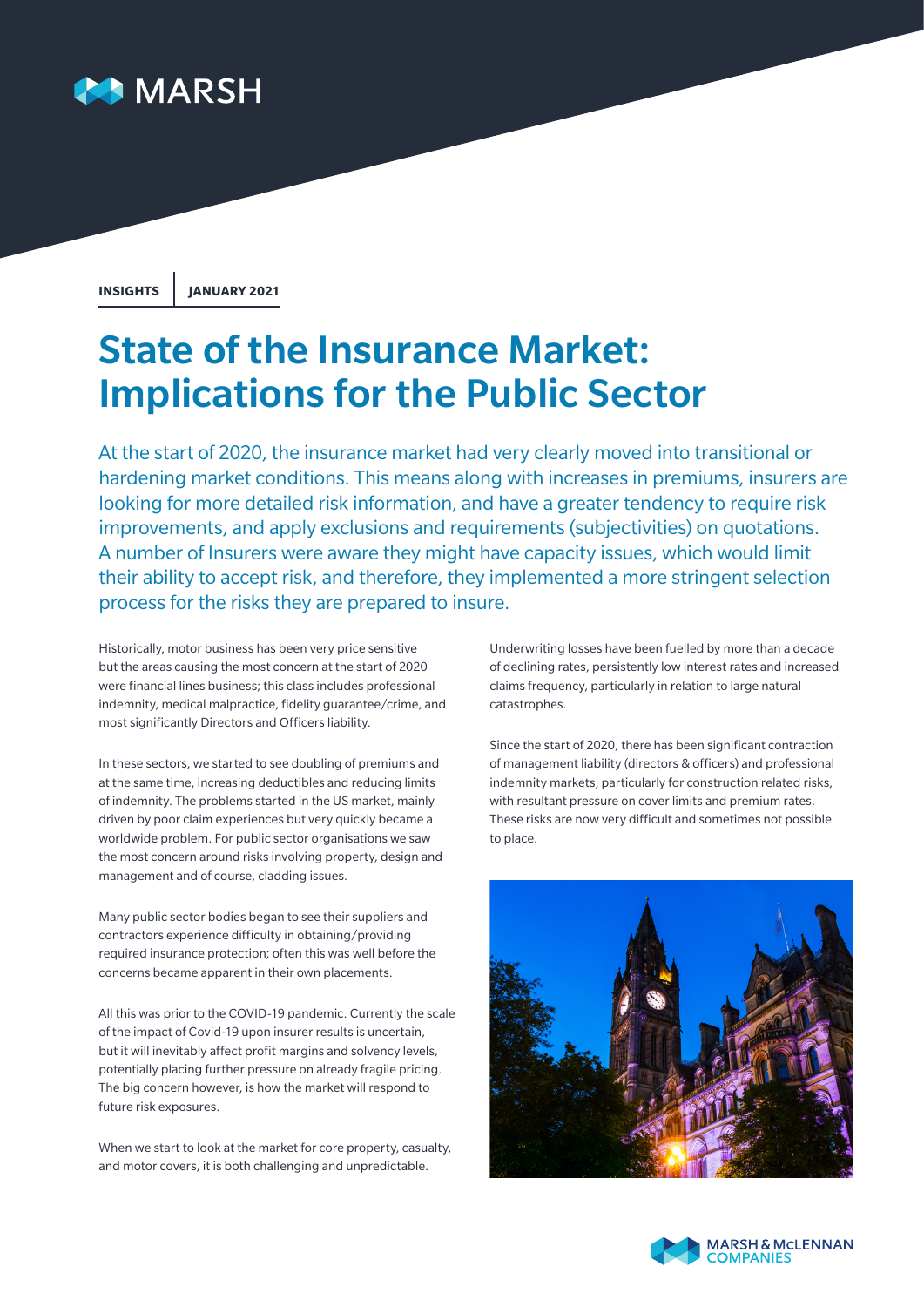In other areas, we are starting to see a shortage of underwriting capacity, as insurers are being more selective over where it is deployed. In addition, there is renewed focus on underwriting discipline – looking closely at each client's unique risk profile to ensure adequate rating.

Similarly, while there is a trend of steady price increases, rates are largely being reviewed on a 'case by case' basis leading to no clear pattern emerging; 'best in class' accounts can expect little or limited change but those with heavy losses must anticipate remedial action linked to their own particular risk characteristics.

## Public Sector Insurance Market

The above developments follow through to the Public Sector risk arena – changes in the availability and cost of reinsurance directly influence domestic underwriting strategies and stricter reinsurance terms, conditions and pricing inevitably filter down to all policyholders. It is anticipated all the increases in reinsurance pricing will be passed directly across to clients.

While the number of insurers actively writing public sector risks remains limited in comparison with the general corporate sector, there are still sufficient players to ensure a competitive market provided the Insurers have the required information to underwrite the risks presented to them.

The main UK public sector markets also remain unaltered;

**Maven –** a bespoke Underwriting Agency with capacity provided by AXA XL, Aviva and others. Motor risks previously underwritten by Amlin are being transferred to Aviva.

**Protector –** a major insurer of Nordic municipal risks who has made a big impact on the UK market.

**Risk Management Partners –** a well-established Underwriting Agency with capacity from AIG, QBE, Ecclesiastical, and HSB.

**Travelers –** a large US owned insurer focussing on property led risks, emergency services, and smaller local authorities without social service, highways, and education exposures.

**Zurich Municipal –** a 'direct dealing' sector specific insurer who retain a significant market share

In addition, there are other insurers, notably Avid & Ocaso, focussing exclusively on leasehold/right-to-buy covers, which can be very difficult to manage in relation to water damage claims and the amount of administration involved and therefore remain very price sensitive. There are a couple of London Market Motor underwriters such as Edison, who are prepared to consider Public Sector Fleet risks on a standalone basis.

At the same time, Amlin and Tokio Marine, who at one time were both looking to develop public sector accounts have now withdrawn from the market, favouring a return to more conventional and profitable lines of business.

Medical malpractice and professional indemnity also remain difficult areas and options for cover on a standalone basis can be limited, often resulting in punitive terms and conditions.

In summary, we are seeing all insurers exercise caution as they work to produce an acceptable return on capital. Accounts are reviewed on a 'case by case' basis at renewal, often with increases being proposed. Well performing accounts with good claims experience and a real commitment to risk management can still expect genuine competition but potentially a higher premium spend than in recent years.

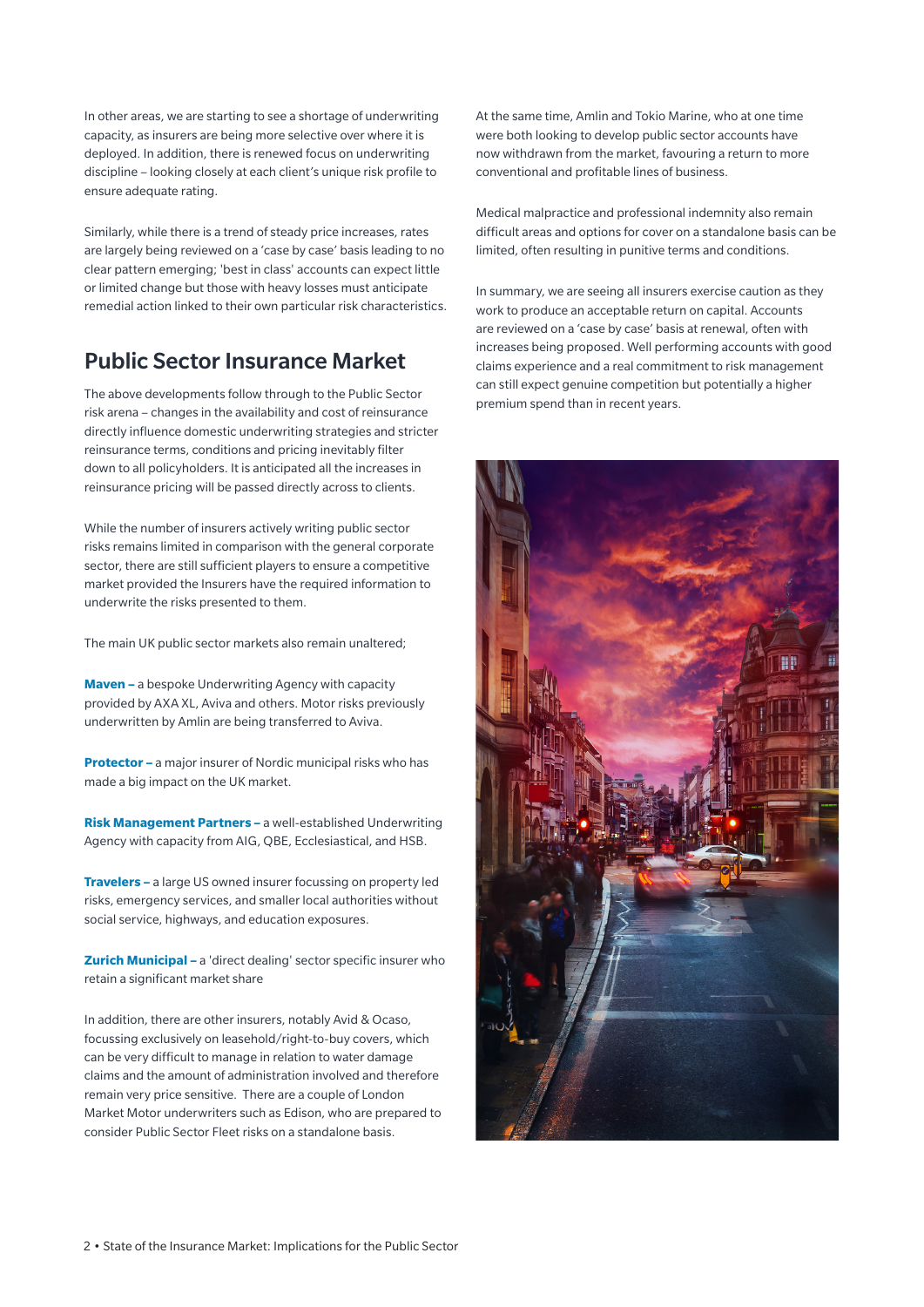# Sector-Specific Issues

#### **Coronavirus**

Covid-19 is a particular challenge for local authorities and while insurers have generally been accommodating of new activities and responsibilities detailed information is required.

It is anticipated that exclusions will continue to be imposed across policies, restricting the insurance cover available in this area.

## Austerity Measures

The compound effect of funding cuts over the past decade has affected insurers in several areas including, for example, increased highways claims due to poor road maintenance and more frequent abuse allegations attributable to reduced social care resources. At the same time, many clients have lost experienced insurance and risk management staff and expertise.

On property risks it is essential that risk improvements are still completed in a timely fashion. There is concern on the impact that the lack of general maintenance is having. The water-related claims experiences for leasehold Right-to-Buy risks are generally deteriorating, leading to some very substantial premium increases being required.

As a consequence, underwriters are particularly keen to hear about the steps taken to mitigate exposures.

#### Building Control

Dame Judith Hackitt's post-Grenfell Report introduces a number of key measures aimed at improving fire safety in new buildings via a robust 'holistic' management approach.

At the same time, local authorities and others are required to identify and manage any inherent design and construction risks, particularly those associated with composite cladding.

Both elements introduce additional responsibilities and underwriters need to understand how related exposures are being managed, for both 'first party' and outsourced/subcontracted risks.

#### Climate Change

Insurers globally have been severely impacted by changing weather patterns and the increased frequency and severity of major weather events.

Not surprisingly, this has led to increased focus on management controls, including general business continuity arrangements and flood risk management plans, and in some cases limitations to or withdrawal of storm and flood cover.

#### Cyber Risks

General Data Protection Regulations have reinforced the need to protect information while highlighting the remedies available to individuals affected by data breaches.

At the same time cyber criminals have become increasingly sophisticated in their attempts to target personal information and system attacks continue to be reported on an almost daily basis.

The reputational impact of a breach on organisations can also be extremely damaging.

As with many emerging risks the number of public sector bodies purchasing insurance protection remains relatively low and the primary focus should be on identifying system vulnerabilities and implementing appropriate education and control measures.

It is important to note that changes in re insurance arrangement will potentially mean that any element of cyber cover provided under a non cyber policy (for example a property or liability policy) will be removed.

#### Public Sector Liability Claims

As a rule, the overall cost of liability claims is ever increasing; the enhanced ability of the medical professions to save injured parties' lives has increased the volume of the most expensive cases – those with life-changing injuries, along with reliance on medical treatment and care. This position is exacerbated by the present level of the personal injury discount rate.

#### **Reinsurance**

A significant number of reinsurance contracts were due on the 1 January and these are expected to have had premium rate increases of perhaps 20%, potentially some very restrictive exclusions in relation to communicable disease. These changes will in the main follow through into the primary insurance policies.

In addition, silent cyber exclusions being applied. 'Silent Cyber' refers to potential cyber-related losses stemming from traditional policy wordings that were not specifically designed to cover cyber risks. The re insurers are applying silent cyber exclusions to remove any ambiguity and uncertainty in this respect.

## Conclusion

The insurance market is hardening and as a result significant premiums increases and restrictions in policy cover are anticipated in the coming months.